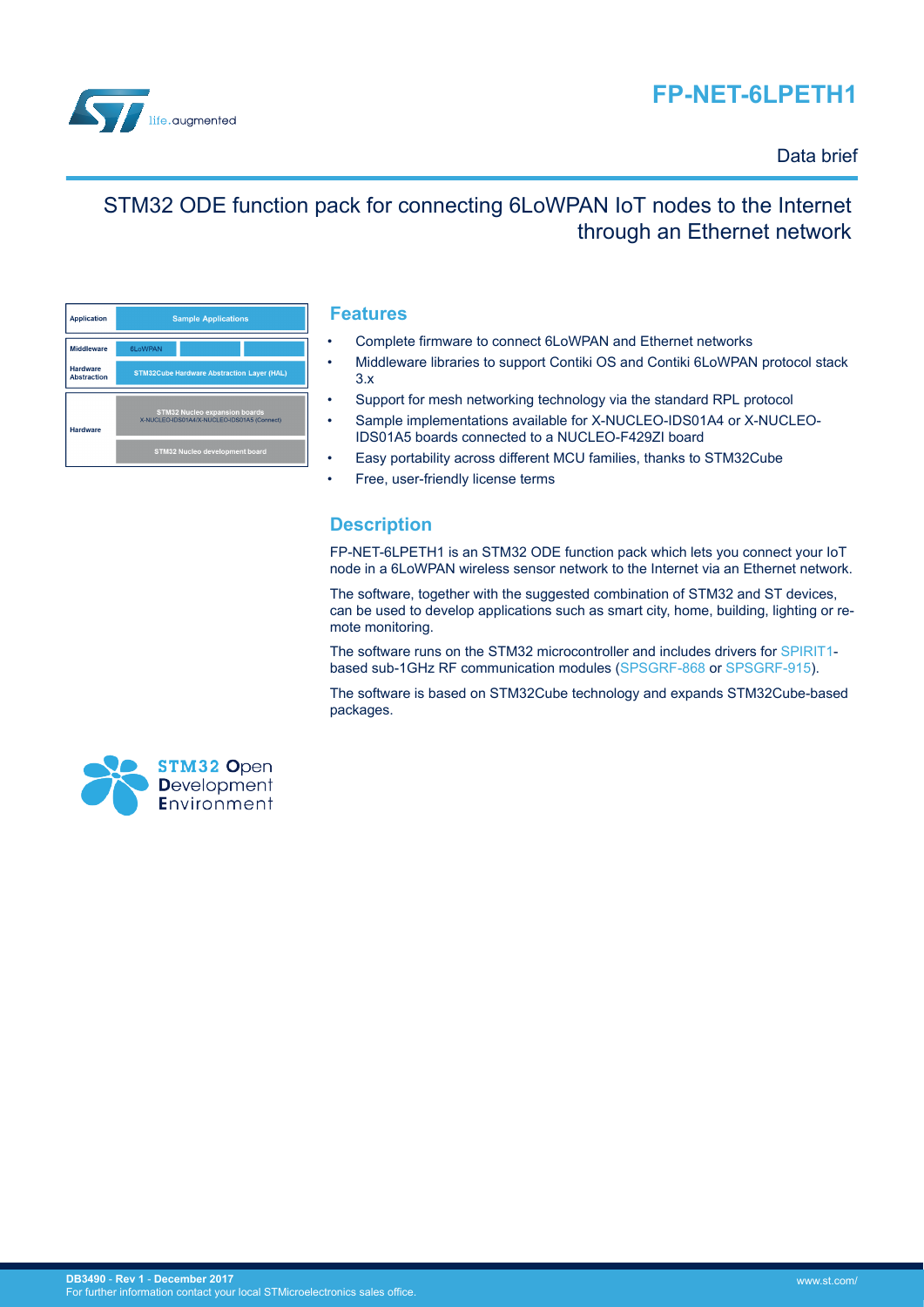

## **Detailed description**

#### **What can you do with STM32 ODE function packs?**

The STM32 ODE function packs leverage the modularity and interoperability of STM32 Nucleo and X-NUCLEO boards with STM32Cube and X-CUBE software, to create functional examples representing some of the most common use cases in each sphere of application.

These software function packs are designed to fully exploit the underlying STM32 ODE hardware and software components to best satisfy the final user application requirements.

Function packs may also include additional libraries and frameworks not present in the original X-CUBE packages, thus enabling new functions and creating more pertinent and usable systems for developers.

#### **What is STM32Cube?**

STMCube™ is designed by STMicroelectronics to reduce development effort, time and cost across the entire STM32 portfolio.

STM32Cube version 1.x includes:

- STM32CubeMX, a graphical software configuration tool that allows the generation of C initialization code using graphical wizards.
- A comprehensive embedded software platform specific to each series (such as the STM32CubeF4 for the STM32F4 series), which includes:
	- the STM32Cube HAL embedded abstraction-layer software, ensuring maximized portability across the STM32 portfolio
	- a consistent set of middleware components such as RTOS, USB, TCP/IP and graphics
	- all embedded software utilities with a full set of examples

#### **How does this software complement STM32Cube?**

This software is based on the STM32CubeHAL hardware abstraction layer for the STM32 microcontroller. The package extends STM32Cube by providing a board support package (BSP) for the sub-1GHz RF communication expansion boards.

The drivers abstract low-level details of the hardware and allow the middleware components and applications to access sensor data in a hardware-independent manner to access and control the SPIRIT1 based sub-1GHz RF communication modules (SPSGRF-868 or SPSGRF-915).

The package includes some middleware libraries to support the 6LoWPAN stack, along with a sample application to connect 6LoWPAN and Ethernet networks. Developers can use it to prototype end-to-end IoT applications.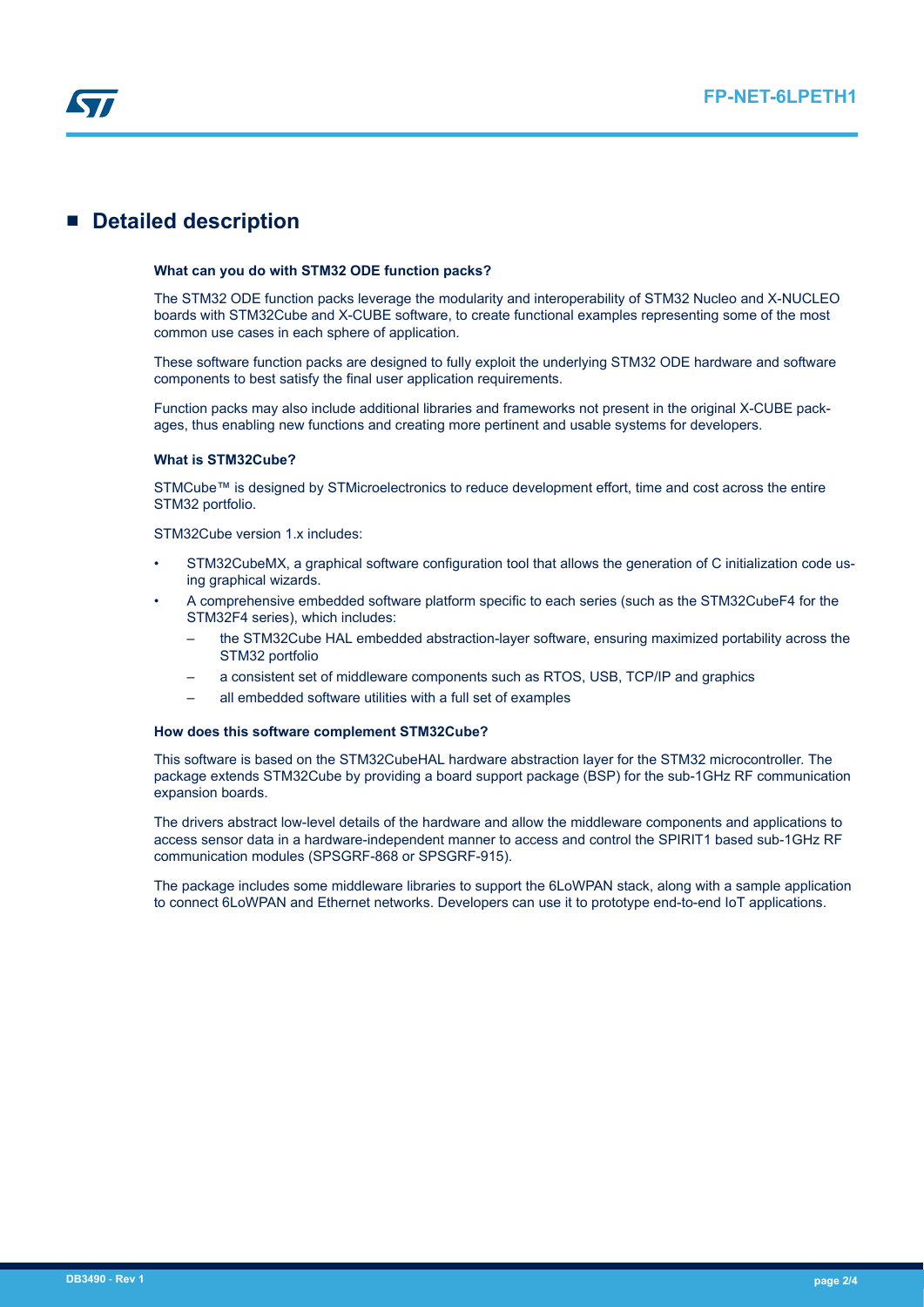## **Revision history**

### **Table 1. Document revision history**

| <b>Date</b> | <b>Version</b> | <b>Changes</b>   |
|-------------|----------------|------------------|
| 19-Dec-2017 |                | Initial release. |